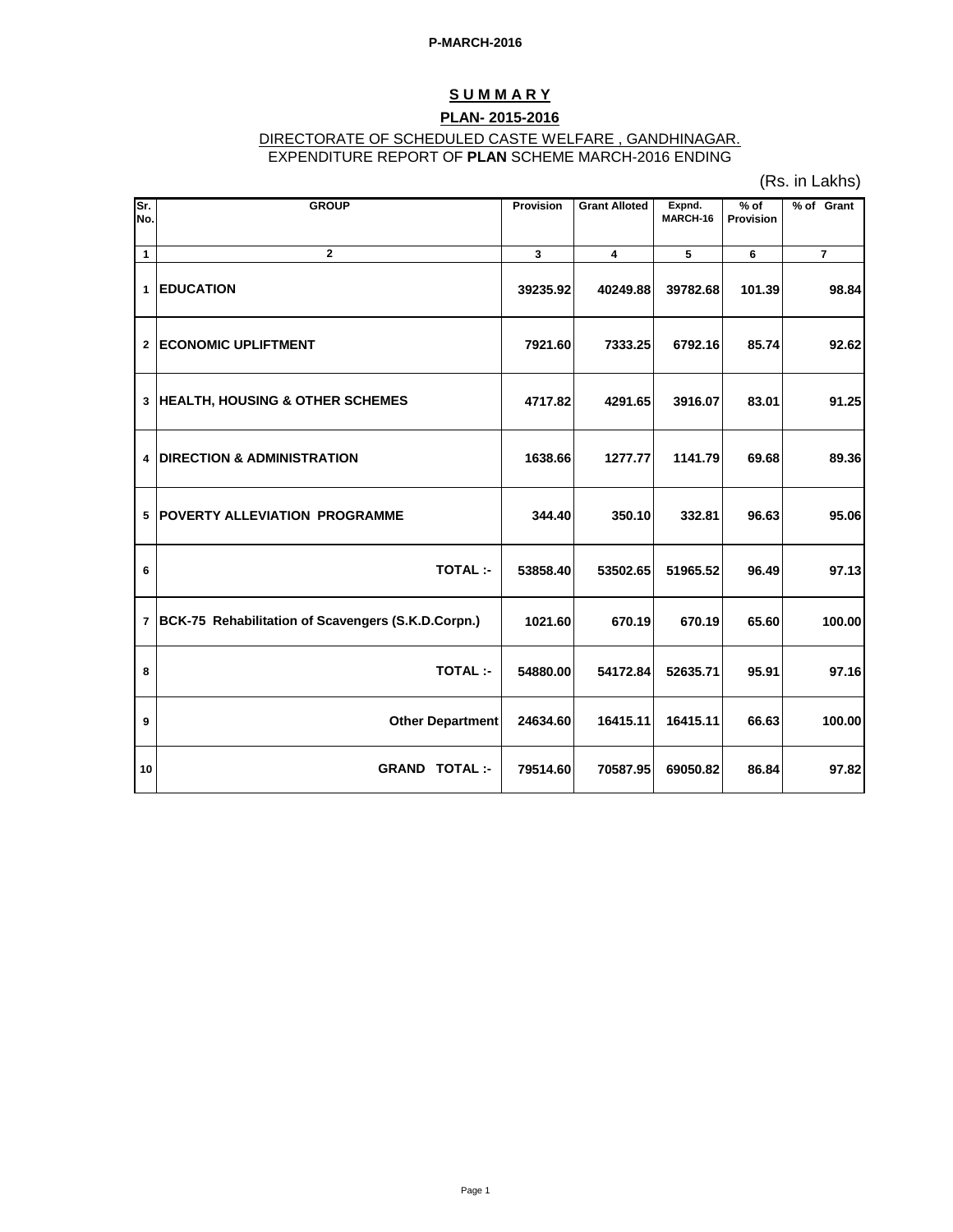| PLAN 2015-2016 |                  |                                                                                                                                                                                                        |           |                      |                    |                |                |
|----------------|------------------|--------------------------------------------------------------------------------------------------------------------------------------------------------------------------------------------------------|-----------|----------------------|--------------------|----------------|----------------|
|                |                  |                                                                                                                                                                                                        | Provision |                      | Rs.in lakhs)       |                |                |
| Sr.<br>No.     |                  | <b>NO. &amp; NAME OF THE SCHEME</b>                                                                                                                                                                    |           | <b>Grant Alloted</b> | Expnd.<br>MARCH-16 | <b>Targets</b> | Achi-ment.     |
| 1<br>(1)       | <b>EDUCATION</b> | $\mathbf{2}$                                                                                                                                                                                           | 3         | 4                    | 5                  | 6              | $\overline{7}$ |
| $\mathbf{1}$   | BCK-2            | Parixitlal Majmudar Scholarship for Pre. SSC<br>students                                                                                                                                               | 752.00    | 750.95               | 731.09             | 125334         | 141570         |
| 2              | BCK-2B           | Upgradation of Merit of SC Students                                                                                                                                                                    | 25.00     | 25.00                | 23.73              | 180            | 130            |
| 3              | BCK-3            | Scholarship to S.C. Bright Students in Selected<br>Secondary & Higher Secondary Schools.                                                                                                               | 2.00      | 2.00                 | 2.00               | 3              | 4              |
| $\overline{4}$ | BCK-4            | Muni Metraj State Scholarship for Pre. S.S.C.<br>students whose Parents are engaged in Unclean<br>occupation. (50%CSP)                                                                                 | 6300.00   | 5628.05              | 5537.36            | 315000         | 298047         |
| 5              | BCK-5            | Bhagavan Buddh State Scholarship for post. S.S.C.<br>Girls students not eligible because of income criteria<br>service & Familysize.                                                                   | 150.00    | 290.00               | 286.82             | 3600           | 5829           |
| 6              | BCK-6            | Free Cycles to S.C. Girls studying in Std. VIII<br>(Sarasvati Sadhana Yojana)                                                                                                                          | 550.00    | 550.00               | 550.00             | 23000          | 19784          |
| $\overline{7}$ | <b>BCK-6.1</b>   | Govt. Of India Post Matric Scholarship                                                                                                                                                                 | 18004.50  | 18004.33             | 18118.96           | 148000         | 134856         |
| 8              | BCK-7            | Coaching fees. to S.C. students studying in science<br>stream.                                                                                                                                         | 300.00    | 275.16               | 257.88             | 1000           | 860            |
| 9              | BCK-8            | Coaching fees. to S.C.students studying in General<br>stream.                                                                                                                                          | 10.00     | 3.56                 | 3.55               | 100            | 64             |
|                | 10 BCK-10        | F.A. for increse in food bill of Engineering & Medical<br>students of S.C.                                                                                                                             | 80.00     | 130.00               | 128.36             | 1350           | 1391           |
|                | 11 BCK-11        | F.A. to Maharaja Sayajirao Gayakvad M.phil & Phd.<br>Scholarship Scheme to S.C. student.                                                                                                               | 20.00     | 19.50                | 18.55              | 70             | 79             |
|                | 12 BCK-12        | F.A. to Students studing in Medical & Enginering<br>degree/ Diploma courses, for purchase of                                                                                                           | 35.00     | 35.00                | 34.33              | 583            | 819            |
|                | 13 BCK-13        | State Scholarship to S.C. students for Technical &<br><b>Professional Cources</b>                                                                                                                      | 195.00    | 292.50               | 293.05             | 2051           | 2019           |
|                | 14 BCK-14        | Scholarship to S.C. students for pilot training.                                                                                                                                                       | 145.00    | 50.00                | 50.00              | $\overline{7}$ | $\overline{2}$ |
|                | 15 BCK-15        | Loan for higher study in foreing countries                                                                                                                                                             | 950.00    | 1750.00              | 1750.00            | 64             | 118            |
|                | 16 BCK-16        | Free clothes to S.C. student in std.I to VII whose<br>parents annual income is up to Rs.15000/-                                                                                                        | 700.00    | 1457.37              | 1297.19            | 233330         | 421060         |
|                | 17 BCK-17        | Special scholarship for Boys & Girls student<br>belonging to Valmiki, Hadi, Nadiya, Senva, Turi,<br>Garo, Vankar Sadhu, Dalit Bava, Turibarot, Tiragar/Tirban<br>da, Thori & Matang in Std. I to VII.  | 550.00    | 604.63               | 586.36             | 73661          | 79244          |
|                | 18 BCK-17 A      | Special scholarship for Boys & Girls student<br>belonging to Valmiki, Hadi, Nadiya, Senva, Turi,<br>Garo, Vankar Sadhu, Dalit Bava, Turibarot, Tiragar/Tirban<br>da, Thori & Matang in Std. VIII to X. | 10.00     | 17.59                | 15.00              | 1000           | 1022           |
|                | 19 BCK-19        | GIA to Subedar Ramji Ambedkar Backward Class<br>hostel.                                                                                                                                                | 3206.35   | 3016.38              | 3018.07            | 564            | 564            |
| 20             | <b>BCK-20</b>    | GIA for building construction for Boys Hostels.                                                                                                                                                        | 10.50     | 4.41                 | 4.40               | 2              | 1              |
|                | 21 BCK-21        | GIA for building construction for Girls Hostels.                                                                                                                                                       | 7.50      | 0.00                 | 0.00               | 1              | $\pmb{0}$      |
|                | 22 BCK-22        | GIA to'Additional Coaching Centre                                                                                                                                                                      | 5.00      | 4.22                 | 3.45               | 1              | 0              |
|                |                  | 23 BCK-24 +24A Establishment of new hostel & Development of<br>Govt. Hostels for Boys & Girls.+ 24A HOUSE                                                                                              | 1570.00   | 1960.34              | 1733.53            | 73             | 73             |
|                | 24 BCK-27        | Shri Jugat Ram Dave Ashram Schools Scheme.                                                                                                                                                             | 1966.50   | 2414.78              | 2476.67            | 88             | 88             |
|                | 25 BCK-28 *      | Mamasaheb Fadke Ideal Residential Schools                                                                                                                                                              | 1814.82   | 1261.46              | 1203.29            | 20             | 20             |
|                | 26 BCK-29        | Award and prizes at S.S.C. and H.S.C. level for S.C.<br>student. Std X & XII.                                                                                                                          | 29.75     | 17.18                | 16.60              | 510            | 239            |
|                | 27 BCK-30        | Mahatma Gandhi award, Dr. Babasaheb Ambedkar<br>Award & Dalit Sahitya Award ect.                                                                                                                       | 10.00     | 5.70                 | 5.30               | 6              | $\overline{7}$ |
|                | 28 BCK-35(239)   | premetric Scholarship for student of IX & X.                                                                                                                                                           | 1600.00   | 1600.00              | 1567.86            | 70000          | 69227          |
|                | 29 BCK-356       | Talentpool                                                                                                                                                                                             | 132.00    | 20.80                | 16.80              | 330            | 42             |
|                | 30 BCK-353       | Free tablet for S.C. students studying in std.12th                                                                                                                                                     | 60.00     | 58.97                | 52.48              | 1000           | 583            |
| 31             | 'BCK-355         | IIM, NIFT, NLU, & CEPT By institute set by Gov.                                                                                                                                                        | 15.00     | 0.00                 | 0.00               | 100            | 0              |
| 32             | 'BCK-354         | GUJCAT, GSET, PMT, PET, SLET, NEET & JEE By<br>institute set by Gov.                                                                                                                                   | 30.00     | 0.00                 | 0.00               | 100            | $\Omega$       |
|                |                  | <b>TOTAL EDUCATION</b>                                                                                                                                                                                 | 39235.92  | 40249.88             | 39782.68           | 1001128        | 1177742        |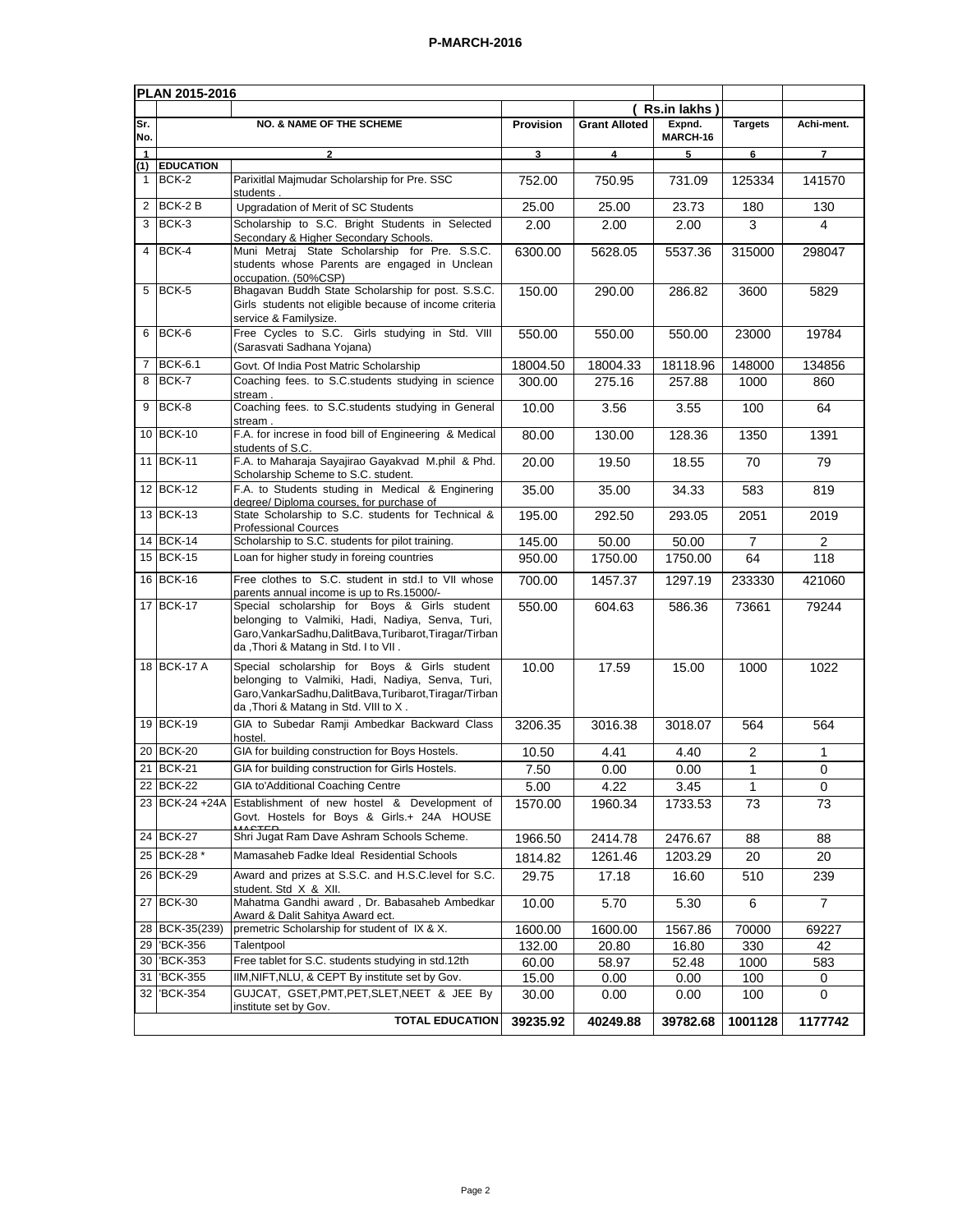| Sr. | <b>NO. &amp; NAME OF THE SCHEME</b>                                              |                                                                                                                                             |         | <b>Grant Alloted</b> | Expnd.   | <b>Targets</b> | Achi-ment.     |  |  |
|-----|----------------------------------------------------------------------------------|---------------------------------------------------------------------------------------------------------------------------------------------|---------|----------------------|----------|----------------|----------------|--|--|
| No. |                                                                                  |                                                                                                                                             |         |                      | MARCH-16 |                |                |  |  |
|     |                                                                                  |                                                                                                                                             |         |                      |          |                |                |  |  |
| 1   |                                                                                  | 2<br>(2) ECONOMIC UPLIFTMENT                                                                                                                |         | 4                    | 5        | 6              | 7              |  |  |
|     |                                                                                  |                                                                                                                                             |         |                      |          |                |                |  |  |
|     | 33 BCK-31                                                                        | F.A. for cottage Industries under Manavgarima<br>Yoiana.                                                                                    | 825.00  | 786.73               | 786.73   | 17000          | 16773          |  |  |
|     | 34 BCK-31                                                                        | S.C.A TO S.C.P                                                                                                                              | 1000.00 | 1000.00              | 1000.00  | 20000          | 6666           |  |  |
|     | 35 BCK-32                                                                        | F.A. for Dr. P.G. Solanki Law /Doctor Students                                                                                              | 97.20   | 77.04                | 71.51    | 660            | 1247           |  |  |
|     | 36 BCK-32 c                                                                      | Stipeand scheme. BCK-32 2225 F.A.<br>F.A. to P.G. Solanki M.B.B.S., B.A.S.M, B.M.A.M &                                                      | 5.50    | 6.00                 | 6.00     |                | $\mathbf{1}$   |  |  |
|     |                                                                                  | M.S./ M.D. Students of SC<br>(273) M.S./M.D.<br>STUDENTS BCK-32A 6225 LOAN                                                                  |         |                      |          | 3              |                |  |  |
|     | 37 BCK-32 B                                                                      | LOAN Assistant to Dr. P.G. Solanki Law /Doctorl<br>Graduates. (272) / BCK-32 6225 LOAN                                                      | 2.80    | 2.80                 | 2.50     | 20             | $\mathbf{1}$   |  |  |
|     | 38 BCK-32 A                                                                      | F.A. to P.G. Solanki M.S. / M.D. Post Graduates of<br>SC Students to start Surgical / Nursing Home Clinic<br>BCK-32A 2225 F.A.              | 0.50    | 0.50                 | 0.00     | 2              | 0              |  |  |
|     | 39 BCK-33                                                                        | Special Tailoring Centrer for women.                                                                                                        | 25.00   | 25.00                | 20.79    | 5              | 2              |  |  |
|     | 40 BCK-35 A                                                                      | Coaching & Allied assistant / Professional Training<br>for S.C.students. BCK-35                                                             | 5.00    | 4.00                 | 3.98     | 41             | 0              |  |  |
|     | 41 BCK-HS                                                                        | <b>HIGHSKILL Traing</b>                                                                                                                     | 2300.00 | 2253.52              | 1725.00  | 2500           | 1082           |  |  |
|     | 42 BCK-36                                                                        | F.A. to 'Computer training classes for<br>S.C. students. BCK-36 (102)                                                                       | 20.00   | 0.00                 | 0.00     | 20             | 0              |  |  |
|     | 43 BCK-36                                                                        | F.A. for Airhostess, Travel & Hospitality Management<br>Carear for scheduled caste students. BCK-36 (277)                                   | 50.00   | 0.00                 | 0.00     | 40             | 0              |  |  |
|     | 44 BCK-38                                                                        | Stipend to Scheduled Castes students for IAS, IPS,<br>courses & allied services.                                                            | 32.00   | 15.40                | 15.40    | 40             | 15             |  |  |
|     | 45 BCK-39                                                                        | Staff of Working Men Hostel                                                                                                                 | 3.00    | 0.00                 | 0.00     | 1              | 0              |  |  |
|     | 46 BCK-40                                                                        | Gujarat Scheduled Caste Development Corporation,<br>Gandhinagar. (Administrative expense)(2225)                                             | 624.00  | 573.00               | 573.00   | 1              | $\mathbf{1}$   |  |  |
|     | 47 BCK-40 A                                                                      | Share Capitals for S.C. Corporation(4225)                                                                                                   | 2610.00 | 2347.35              | 2347.35  | $\mathbf{1}$   | 1              |  |  |
|     | 48 BCK-41                                                                        | Bechar Swami Most B.C. Development Board.                                                                                                   | 205.00  | 153.61               | 153.60   | 1              | 1              |  |  |
|     | 49 BCK-42                                                                        | Gujarat Safai Kamdar Development Corporation.                                                                                               | 110.00  | 80.00                | 80.00    | 1              | 1              |  |  |
|     | 50 BCK-42 A                                                                      | Share Capita for Safai Kamdar Dev.Corpn. (280)                                                                                              | 0.00    | 0.00                 | 0.00     | $\mathbf 0$    | 0              |  |  |
|     | 51 BCK-43                                                                        | F.A. to small enterprenures in Urban areas.                                                                                                 | 3.60    | 0.30                 | 0.30     | 12             | $\overline{2}$ |  |  |
|     | 52 BCK-43 A                                                                      | LOAN to small enterprenures in Urban areas.281                                                                                              | 0.00    | 0.00                 | 0.00     | 0              | 0              |  |  |
|     | 53 BCK-44                                                                        | F.A. to S.C. Farmers for purchasing of Agricultural<br>land.                                                                                | 2.00    | 8.00                 | 6.00     | 1              | 16             |  |  |
|     | 54 BCK-44 A                                                                      | F.A to s.c family for electrification                                                                                                       | 1.00    | 0.00                 | 0.00     | 2000           | $\Omega$       |  |  |
|     |                                                                                  | TOTAL ECONOMIC UPLIFTMENT                                                                                                                   | 7921.60 | 7333.25              | 6792.16  | 42349          | 25809          |  |  |
|     |                                                                                  | (3) HEALTH, HOUSING & OTHER                                                                                                                 |         |                      |          |                |                |  |  |
|     | 55 BCK-47                                                                        | kumar rajratnaa bhimrava DR.Aabedkara free<br>madikal aid.                                                                                  | 215.39  | 210.50               | 205.11   | 5000           | 5641           |  |  |
|     | 56 BCK-49A *                                                                     | ,Maintance & Development of Dr.Babasaheb<br>(282). Ambedkar Bhavan                                                                          | 1580.00 | 1200.00              | 941.81   | 15             | 15             |  |  |
|     | 57 BCK-50                                                                        | F.A. for Housing on individual basis (Dr. Ambedkar<br>Awas Yoiana)                                                                          | 600.00  | 600.00               | 579.80   | 857            | 1520           |  |  |
|     | 58 BCK-51                                                                        | F.A. for Housing in urban areas (Dr.Ambedkar Awas)                                                                                          | 15.00   | 15.00                | 14.85    | 20             | 330            |  |  |
|     | 59 BCK-52                                                                        | F.A. for Housing to Valmiki, Hadi, Nadiya, Senva,<br>Turi, Garo, Vankar Sadhu, Dalit Bava, Turibarot, Tiragar /<br>Tirbanda, Thori & Matang | 100.00  | 100.00               | 94.51    | 142            | 213            |  |  |
|     | 60 BCK-54                                                                        | F.A. to encourage of Dr.Savita Ambedkar Intercaste<br>Marriages.                                                                            | 250.00  | 248.00               | 245.50   | 500            | 491            |  |  |
|     | 61 BCK-55                                                                        | F.A. to for Kunvarbainu Mameru to S.C Girls.                                                                                                | 450.00  | 509.80               | 503.05   | 4500           | 5466           |  |  |
|     | 62 BCK-57                                                                        | Incentive for community mariage Mai Ramabai<br>Ambedkar (Sat Fera Samuhlagna)                                                               | 50.00   | 54.00                | 49.57    | 500            | 376            |  |  |
|     | 63 BCK-58                                                                        | Social Education Camps for Sheduled Castes.                                                                                                 | 50.00   | 1.32                 | 1.31     | 0              | 0              |  |  |
|     | 64 <b>BCK-60+TKDF</b>                                                            | Nagrik Cell / Administrative & Atrocity + TAKEDARI                                                                                          | 1180.00 | 1086.05              | 1020.43  | 0              | 1100           |  |  |
|     | 65 BCK-60(A)                                                                     | Contigency Plan for P.C.R. Act -1955 & Atrocity Act.<br>1989.                                                                               | 50.43   | 28.48                | 22.39    | $\mathbf 0$    | 77             |  |  |
|     | 66 BCK-61                                                                        | Research Unit for Sheduled Castes.                                                                                                          | 2.00    | 0.00                 | $0.00\,$ | 0              | 0              |  |  |
|     | 67 BCK-62                                                                        | Raja harishcandra marnottar antyesti sahay                                                                                                  | 175.00  | 238.50               | 237.74   | 3500           | 4742           |  |  |
|     | TOTAL HEALTH, HOUSING & OTHER<br>4717.82<br>4291.65<br>3916.07<br>15034<br>19971 |                                                                                                                                             |         |                      |          |                |                |  |  |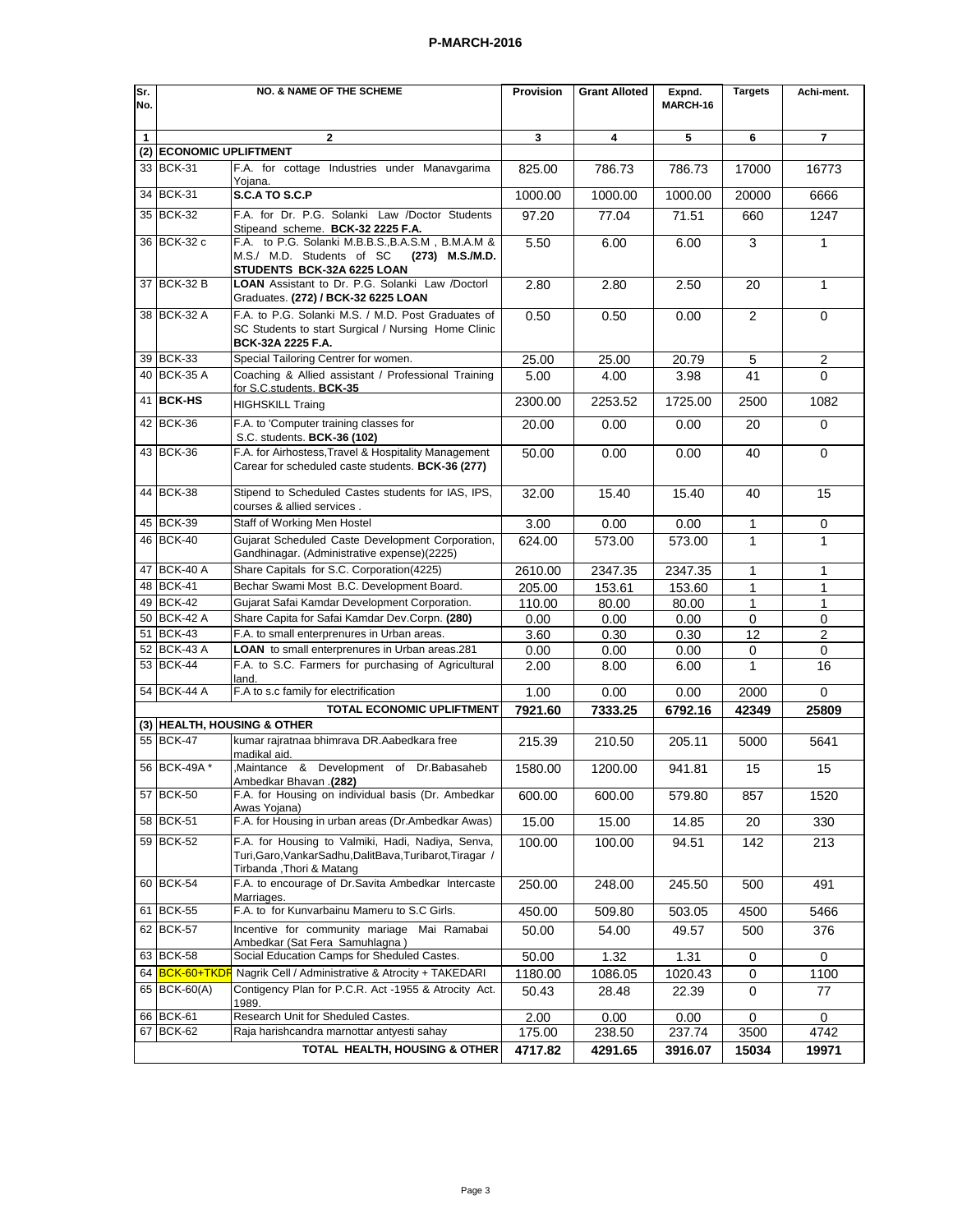| Sr.<br>No. |                                     | <b>NO. &amp; NAME OF THE SCHEME</b>                                                              | Provision | <b>Grant Alloted</b> | Expnd.<br>MARCH-16 | <b>Targets</b> | Achi-ment.     |
|------------|-------------------------------------|--------------------------------------------------------------------------------------------------|-----------|----------------------|--------------------|----------------|----------------|
| 1          |                                     | $\overline{2}$                                                                                   | 3         | 4                    | 5                  | 6              | $\overline{7}$ |
| (4)        |                                     | <b>DIRECTION &amp; ADMINISTRATION</b>                                                            |           |                      |                    |                |                |
| 68         | BCK-63                              | Staff for scheme of protection of Civil Right Act.1955                                           | 340.41    | 344.94               | 319.01             | 48             | 51             |
| 69         | BCK-65                              | Special Pracharak for Valmikis Welfare.                                                          | 1.25      | 0.69                 | 0.65               | 22             | 22             |
| 70         | <b>BCK-66</b>                       | Strengthening of Administration machinery at all level.                                          | 400.00    | 299.39               | 277.44             | $\Omega$       | 198            |
| 71         | <b>BCK-68</b>                       | Strengthening of Staff for S.C.P. (B.C.W.O)                                                      | 798.00    | 547.50               | 542.42             | 67             | 67             |
| 72         | <b>BCK-69</b>                       | F.A. for 'purchase & hiring of vehicles.                                                         | 94.00     | 84.00                | 1.02               | 16             | $\mathbf 0$    |
| 73         | BCK-70                              | Evaluation, Planning & Monitoring Cell/Survey.                                                   | 5.00      | 1.25                 | 1.25               | $\overline{2}$ | $\Omega$       |
|            |                                     | <b>TOTAL DIRECTION &amp; ADMN.</b>                                                               | 1638.66   | 1277.77              | 1141.79            | 155            | 338            |
|            |                                     | (5) POVERTY ALLEVIATION PROGRAMME                                                                |           |                      |                    |                |                |
|            | 74 BCK-71                           | Parixitlal Majmudar Scholarship for Pre. S.S.C. (PAP)                                            | 270.00    | 270.00               | 260.03             | 54000          | 49912          |
|            | 75 BCK-72                           | GIA to Subedar Ramji Ambedkar for building<br>constction of Hostel For Std.XI to XII             | 15.00     | 22.00                | 15.83              | 10             | 10             |
|            | 76 BCK-73                           | F.A. to small enterprenures in urban areas                                                       | 0.60      | 0.00                 | 0.00               | $\overline{c}$ | $\mathbf 0$    |
| 77         | <b>BCK-73-A</b>                     | F.A. to small enterprenures in urban areas (284)                                                 | 0.00      | 0.00                 | 0.00               | $\Omega$       | $\Omega$       |
|            | 78 BCK-74                           | kumar rajratnaa bhimrava DR.Aabedkara free<br>madikal aid.                                       | 58.80     | 58.10                | 56.95              | 1365           | 1603           |
|            | TOTAL POVERTY ALLEVIATION PROGRAMME |                                                                                                  | 344.40    | 350.10               | 332.81             | 55377          | 51525          |
|            | <b>TOTAL</b>                        |                                                                                                  | 53858.40  | 53502.65             | 51965.52           | 1114043        | 1275385        |
| 79         | <b>BCK-75.</b>                      | Rehabiliation of scavengers & their dependents                                                   | 1021.60   | 670.19               | 670.19             | 16500          | 1458           |
|            |                                     | <b>GRAND TOTAL DIR SCW.</b>                                                                      | 54880.00  | 54172.84             | 52635.71           | 1130543        | 1276843        |
|            |                                     | (6) OTHER DEPARTMENT & OFFICE                                                                    |           |                      |                    |                |                |
|            | BCK-25 *                            | Construction of Govt. Hostels for Boys (samaras-<br>bhuj,jamanagar,himmatnagar)(govt-idar,bayad) | 10160.00  | 8373.80              | 8373.80            | 14             | 6              |
| 2          | <b>BCK-25 A*</b>                    | Upgradetion & Modernisation of Govt. hostel Building.<br>(271)                                   | 300.00    | 0.00                 | 0.00               | $\mathbf{1}$   | $\Omega$       |
| 3          | BCK-26 *                            | Construction of Govt. Hostel for Girls (samaras-<br>bhuj,jamanagar,himmatnagar)(govt-amareli)    | 10140.55  | 6537.67              | 6537.67            | 12             | $\overline{7}$ |
| 4          | BCK-28a*                            | Construction of<br>Adarsh Nivasi<br>School<br>(new-<br>ahd,gandhinagar)                          | 3204.05   | 824.11               | 824.11             | 10             | 5              |
| 5          | BCK-49 *                            | Construction of Dr. Babasaheb Ambedkar Bhavan                                                    | 300.00    | 570.37               | 570.37             | 8              | 3              |
| 6          | <b>BCK-49 B*</b>                    | State level Dr. Ambedkar Foundation at A-bad (271)                                               | 400.00    | 0.00                 | 0.00               | $\mathbf{1}$   | $\Omega$       |
|            |                                     | Total (R. & B.) 4225                                                                             | 24504.60  | 16305.95             | 16305.95           | 46             | 21             |
|            | 7 BCK-34                            | Setting up and running of training cum production<br>centre. 2225                                | 0.00      | 0.00                 | 0.00               | $\Omega$       | $\Omega$       |
| 8          | <b>BCK-67</b>                       | information & Techology.<br>2251                                                                 | 80.00     | 78.93                | 78.93              | $\Omega$       | $\Omega$       |
| 9          | <b>BCK</b>                          | SCA for Monitoring of SCSP                                                                       | 50.00     | 30.23                | 30.23              | 0              | 0              |
|            |                                     | OTHER DEPTTS.& OFFICE TOTAL(+)                                                                   | 24634.60  | 16415.11             | 16415.11           | 46             | 21             |
|            |                                     | <b>GRAND TOTAL</b><br>* Grant is alloted to Others Deptt / Offices by SJ & E Deptt.              | 79514.60  | 70587.95             | 69050.82           | 1130589        | 1276864        |
|            |                                     |                                                                                                  |           |                      |                    |                |                |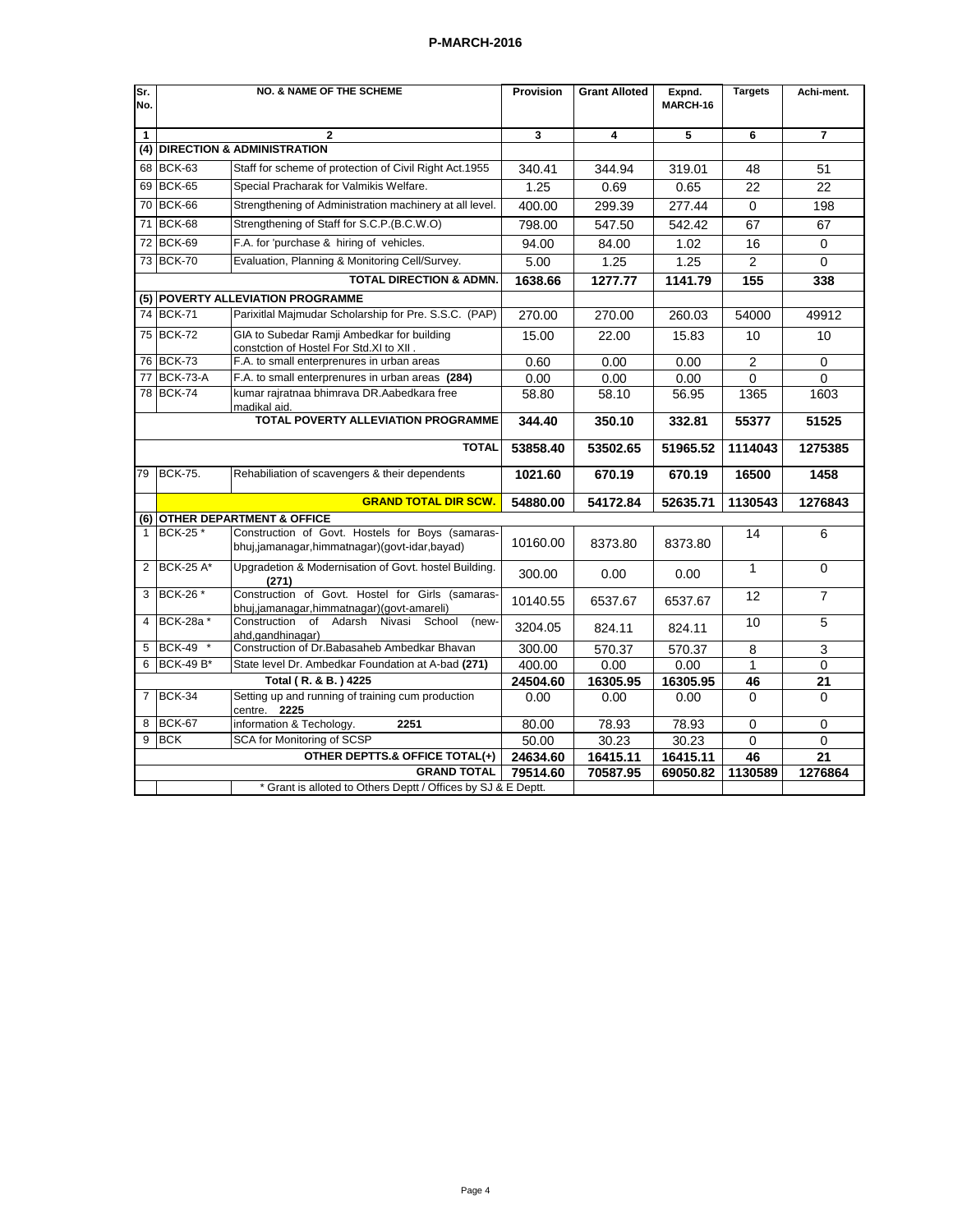$\mathbf{r}$ 

# **SUMMARY NON-PLAN - 2015-2016**

# DIRECTORATE OF SCHEDULED CASTE WELFARE , GANDHINAGAR. EXPENDITURE REPORT OF **NON-PLAN** SCHEME MARCH-2016 ENDING

|              | (Rs. in Lakhs)                        |                         |                         |                    |                     |                |  |  |
|--------------|---------------------------------------|-------------------------|-------------------------|--------------------|---------------------|----------------|--|--|
| Sr.<br>No.   | <b>GROUP</b>                          | <b>Provision</b>        | Grant<br><b>Alloted</b> | Expnd.<br>MARCH-16 | % of Provi-<br>sion | % of Grant     |  |  |
| $\mathbf{1}$ | $\overline{2}$                        | $\overline{\mathbf{3}}$ | $\overline{\mathbf{4}}$ | 5                  | 6                   | $\overline{7}$ |  |  |
| 1            | <b>Education</b>                      | 724.35                  | 697.42                  | 631.36             | 87.16               | 90.53          |  |  |
| $\mathbf{2}$ | <b>Economic Upliftments</b>           | 4.28                    | 4.28                    | 3.20               | 74.77               | 74.77          |  |  |
| 3            | <b>Health Housing and Other</b>       | 1.00                    | 0.00                    | 0.00               | 0.00                | 0.00           |  |  |
| 4            | <b>Direction &amp; Administration</b> | 1030.98                 | 799.39                  | 786.03             | 76.24               | 98.33          |  |  |
|              | <b>TOTAL NON PLAN STATE</b>           | 1760.61                 | 1501.09                 | 1420.59            | 80.69               | 94.64          |  |  |
|              | <b>OTHER DEPARTMENT</b>               | 241.05                  | 176.19                  | 176.00             | 73.01               | 99.89          |  |  |
|              | <b>TOTAL NON PLAN STATE</b>           | 2001.66                 | 1677.28                 | 1596.59            | 79.76               | 95.19          |  |  |